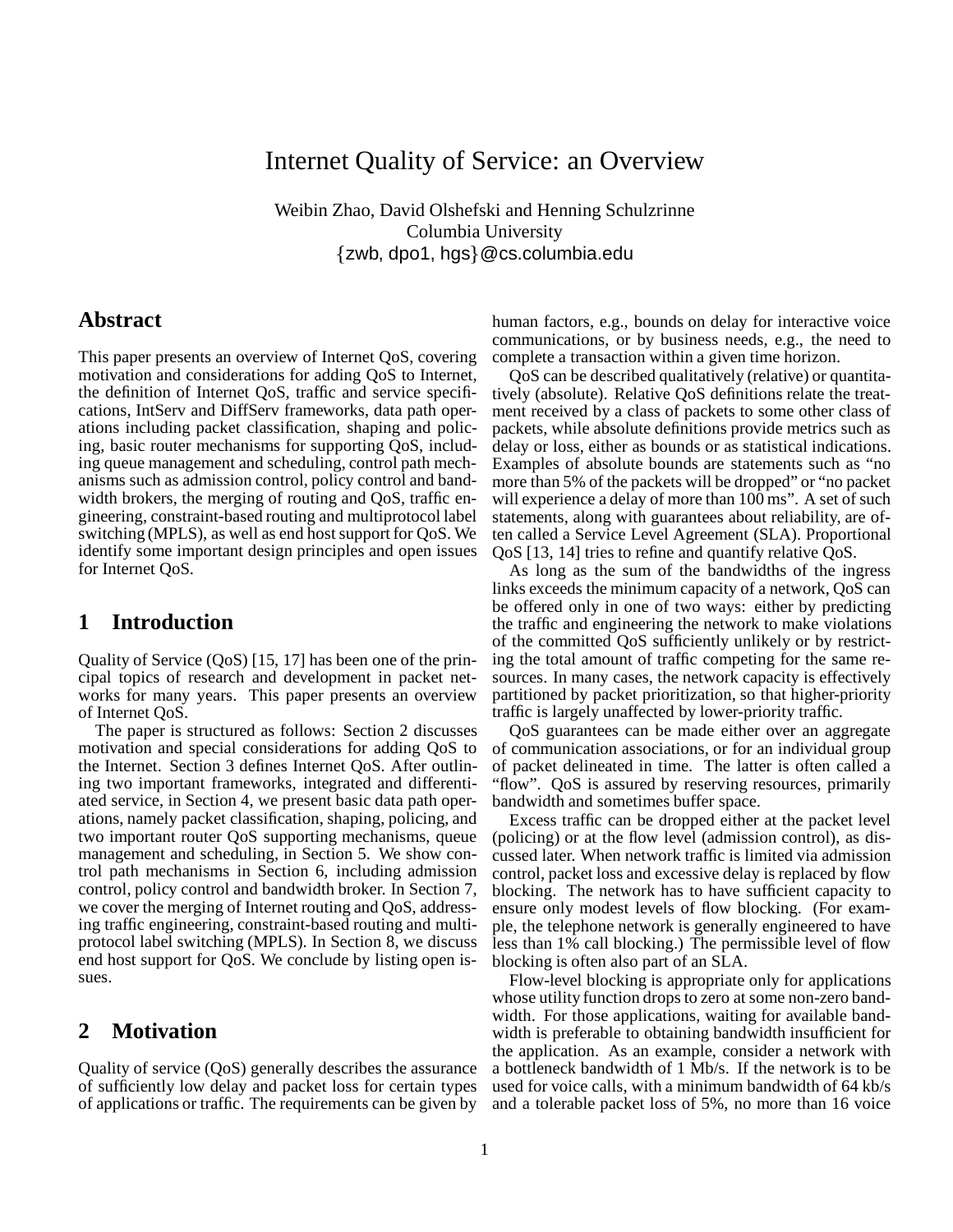calls can be admitted. If the 17th call is admitted, the quality of all calls drops below the tolerable threshold, so it is preferable to delay one call in that case. We refer to traffic whose utility function drops to zero above zero bandwidth as QoS-sensitive.

It has been argued that data networks have a sufficiently low utilization to make resource reservation for QoS-sensitive traffic unnecessary. However, while the average utilization in a network may be low, there are likely to be times and places where congestion occurs, at least temporarily.

Applications differ in their QoS requirements. Most applications are loss-sensitive; while data applications can recover from packet loss via retransmission, losses above 5% generally lead to very poor effective throughput. Data applications such as file transfer are not generally delaysensitive, although human patience imposes lower throughput bounds on applications such as web browsing. Continuous media applications such as streaming audio and video generally require a fixed bandwidth, although some applications can adapt to changing network conditions (see Section 8.2).

This diversity of applications makes the current Internet approach of offering the same, "best-effort" service, to all applications inadequate. ISPs also see service differentiation as a way to obtain higher revenue for their bandwidth.

In short, it is likely that at least portions of the Internet will see service differentiation in the near future [9, 33]. Since best-effort service will continue to be dominant, all Internet QoS mechanisms are layered on top of the existing Internet rather than replacing it with a new infrastructure. Internet design principles [10] such as connectionless service, robustness and end-to-end principles should serve as a guidance for any proposed enhancement to current Internet.

## **3 Internet QoS Definition**

We define QoS as providing service differentiation and performance assurance for Internet applications. Service differentiation provides different services to different applications according to their requirements. Performance assurance addresses bandwidth, loss, delay and delay variation (jitter). Bandwidth is the fundamental network resource, as its allocation determines the application's maximum throughput and, in some cases, the bounds on end-toend delay. Jitter is a secondary quality-of-service metric, since a playout buffer at the receiver can transform it into additional constant delay.

Service differentiation can be per-flow or at an aggregate. A flow is commonly defined by a 5-tuple, namely source IP address, source port number, destination IP address, destination port number, and protocol (UDP, TCP). This fine granularity protects flows from other, possibly





Figure 1: Token bucket

networks where there are possibly tens of thousands of flows.

Thus, a coarser granularity of classification has been proposed, where packets are grouped into several traffic classes, each treated differently. This approach assumes that packets in the same class have similar QoS requirements no matter what flows they belong to. While this aggregate classification scales better and has lower per-packet complexity, its performance guarantees are not as strong as those for the per-flow approach.

Current efforts are focused on aggregate traffic classification. Trying to combine the advantages of both approaches, some research efforts attempt to emulate the behavior and performance of per-flow based mechanism under an per-aggregate-class based framework [32].

In order to provide Internet QoS, we need to describe the properties of flows and aggregates as well as their service requirements. The token bucket is the most commonly used flow specification, for example in the form of the TSpec [30]. The TSpec combines a token bucket with a peak rate  $p$ , a minimum policed unit  $m$ , and a maximum datagram size  $M$ . The parameters  $M$  and  $m$  are used for packet filtering: a packet whose size is less than  $m$  bytes is counted as m bytes and any packet over M bytes is considered out of profile. The token bucket has a bucket depth  $b$ , and a bucket rate  $r$ , with  $b$  specifying the maximum burst size and <sup>r</sup> specifying the maximum service rate. When a packet of length x is serviced, x bytes are removed from the token bucket. If the bucket is empty, the packet must wait in the queue until the bucket fills up with enough tokens. In implementation, a token bucket is often paired with a leaky bucket. Figure 1 illustrates this. Service requirements can be specified in a variety forms, such as the RSpec [30] which includes a service rate  $(R)$  and a delay slack term  $(S)$ .

misbehaving, applications, but scales poorly in backbone be given on a per-flow basis or in service level agreement The specifications of traffic and its desired service can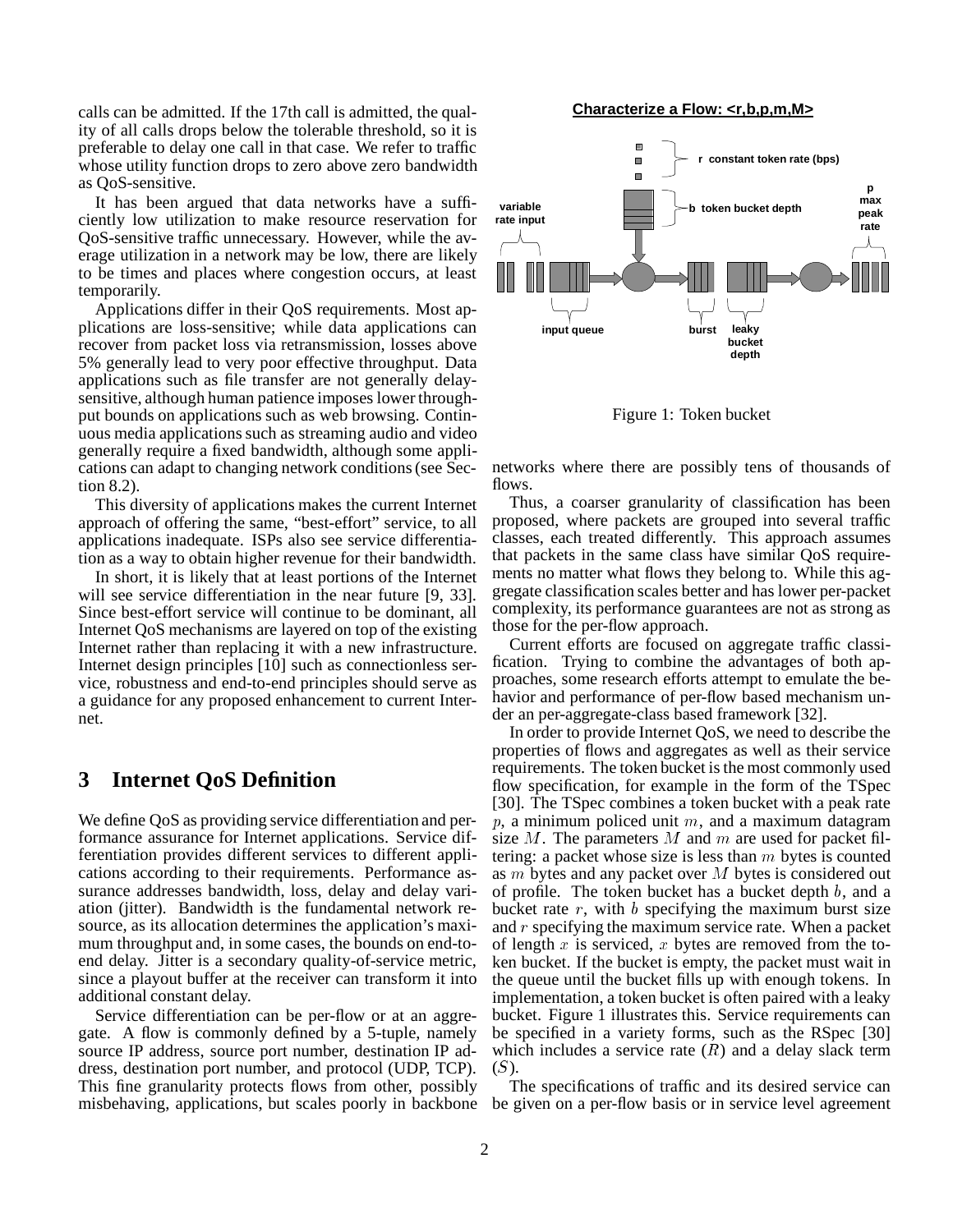

Figure 2: End-to-end QoS

(SLA). An SLA is a service contract between a customer and a service provider. A customer may be an end user (source domain) or an adjacent upstream domain. In addition to the traffic specification, an SLA specifies all the aspects of packet forwarding treatment that a customer should receive from its service provider. Less technical contents may also defined in SLA such as pricing and billing procedures including refunds for unexpected service failures, encryption services provided by the service provider, authentication mechanisms used to verify users, and procedures for re-negotiation or cancellation of the service. To facilitate the establishment of SLA, certain negotiation mechanism is needed. Although an SLA is deemed to be relatively stable, it should be updated to reflect the changes of traffic pattern and its desired service, which requires a re-negotiation of the SLA.

## **4 Frameworks**

How can we achieve end-to-end QoS in the Internet? Since today's Internet interconnects multiple administrative domains (autonomous systems (AS)), it is the concatenation of domain-to-domain data forwarding that provides end-to-end QoS delivery (Figure 2). Although there are variety of choices, two major frameworks, integrated services (IntServ) and Differentiated Services (DiffServ), have emerged as the principal architectures for providing Internet QoS.

### **4.1 Integrated Services (IntServ)**

IntServ [7, 12] is a per-flow based QoS framework with dynamic resource reservation. Its fundamental philosophy is that routers need to reserve resources in order to provide quantifiable QoS for specific traffic flows. RSVP (Resource Reservation Protocol) [8] serves as a signaling protocol for application to reserve network resources.



Figure 3: RSVP signaling

RSVP adopts a receiver-initiated reservation style which is designed for a multicast environment and accommodates heterogenous receiver service needs. RSVP works as follows (Fig. 3). The flow source sends a PATH message to the intended flow receiver(s), specifying the characteristic of the traffic. As the PATH message propagates towards the receiver(s), each network router along the way records path characteristics such as available bandwidth. Upon receiving a PATH message, the receiver responds with a RESV message to request resources along the path recorded in the PATH message in reverse order from the sender to the receiver. Intermediate routers can accept or reject the request of the RESV message. If the request is accepted, link bandwidth and buffer space are allocated for the flow, and the flow-specific state information is installed in the routers. Reservations can be shared along branches of the multicast delivery trees.

RSVP takes the *soft state* approach, which regards the flow-specific reservation state at routers as cached information that is installed temporarily and should be periodically refreshed by the end hosts. State that is not refreshed is removed after a timeout period. If the route changes, the refresh messages automatically install the necessary state along the new route. The *soft state* approach helps RSVP to minimize the complexity of connection setup and improves robustness, but it can lead to increased flow setup times and message overhead.

The IntServ architecture adds two service classes to the existing best-effort model, guaranteed service and controlled load service. Guaranteed service [29] provides an upper bound on end-to-end queuing delay. This service model is aimed to support applications with hard realtime requirements. Controlled-load service [35] provides a quality of service similar to best-effort service in an underutilized network, with almost no loss and delay. It is aimed to share the aggregate bandwidth among multiple traffic streams in a controlled way under overload condition.

By using per-flow resource reservation, IntServ can deliver fine-grained QoS guarantees. However, introducing flow-specific state in the routers represents a fundamental change to the current Internet architecture. Particularly in the Internet backbone, where a hundred thousand flows may be present, this may be difficult to manage, as a router may need to maintain a separate queue for each flow.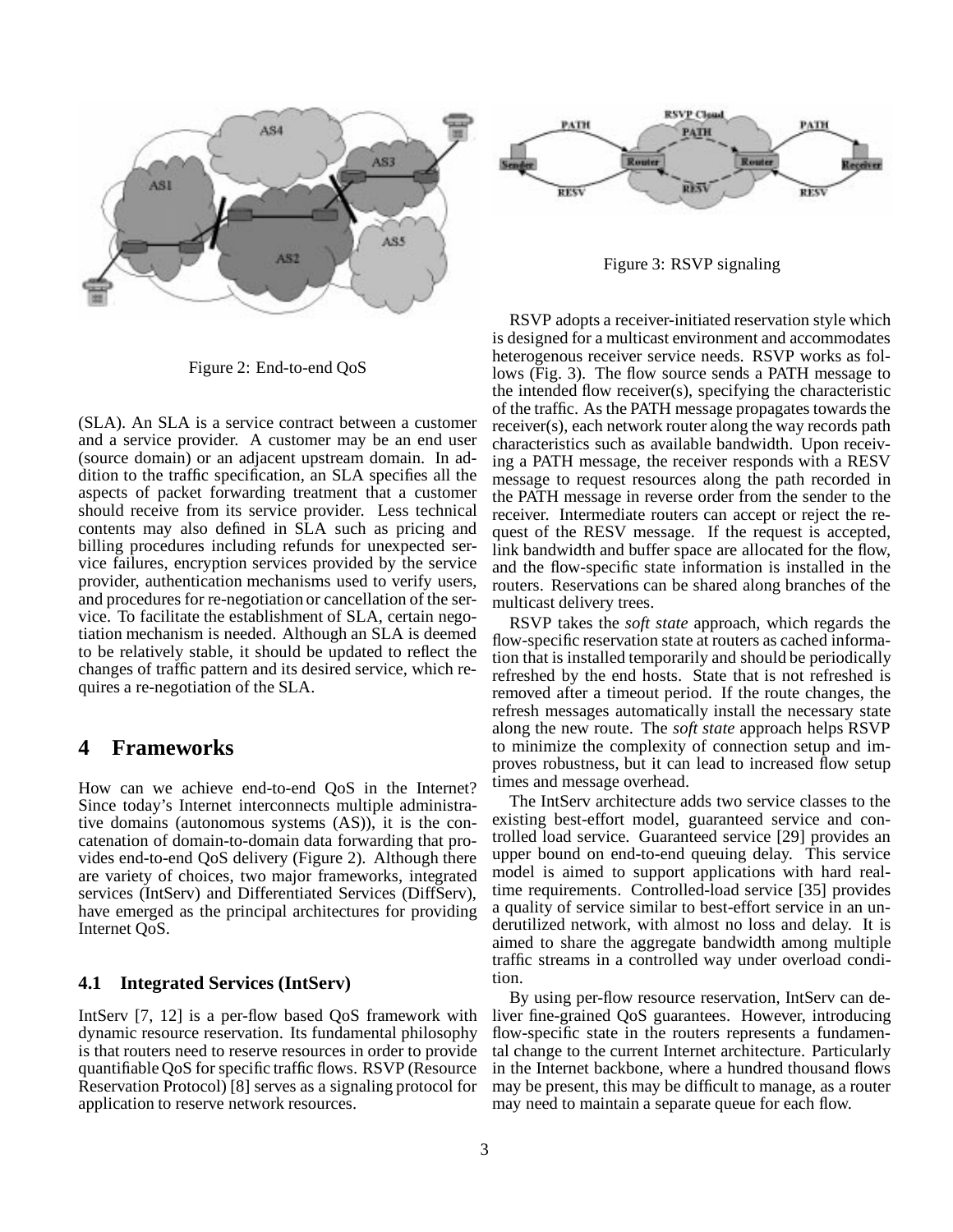Although RSVP can be extended to reserve resources for aggregation of flows, many people in the Internet community believe that IntServ framework is more suitable for intra-domain QoS or for specialized applications such as high-bandwidth flows. IntServ also faces the problem that incremental deployment is only possible for controlledload service, while ubiquitous deployment is required for guaranteed service, making it difficult to be realized across the network.

### **4.2 Differentiated Services (DiffServ)**

To address some of the problems associated with IntServ, differentiated services (DiffServ) has been proposed by the IETF with scalability as the main goal. DiffServ [4, 25] is a per-aggregate-class based service discrimination framework using packet tagging [24]. Packet tagging uses bits in the packet header to mark a packet for preferential treatment. In IPv4, the type-of-service (TOS) byte is used to mark packets. The TOS byte [1] consists of a 3-bit precedence field, a 4-bit field indicating requests for minimum delay, maximum throughput, maximum reliability and minimum cost, and one unused bit. However, these bits were never widely used. DiffServ redefines this byte as the DS field, of which six bits make up the DSCP (Differentiated Service CodePoint) field, and the remaining two bits are unused. The interpretation of the DSCP field is currently being standardized by the IETF.

DiffServ uses DSCP to select the per-hop behavior (PHB) a packet experiences at each node. A PHB is an externally observable packet forwarding treatment which is usually specified in a relative format compared to other PHBs, such as relative weight for sharing bandwidth or relative priority for dropping. The mapping of DSCPs to PHBs at each node is not fixed. Before a packet enters a DiffServ domain, its DSCP field is marked by the end-host or the first-hop router according to the service quality the packet is required and entitled to receive. Within the Diff-Serv domain, each router only needs to look at DSCP to decide the proper treatment for the packet. No complex classification or per-flow state is needed.

DiffServ has two important design principles, namely pushing complexity to the network boundary and the separation of policy and supporting mechanisms. The network boundary refers to application hosts, leaf (or firsthop) routers, and edge routers. Since a network boundary has relative small number of flows, it can perform operations at a fine granularity, such as complex packet classification and traffic conditioning. In contrast, a network core router may have a larger number of flows, it should perform fast and simple operations. The differentiation of network boundary and core routers is vital for the scalability of Diff-Serv.

The separation of control policy and supporting mechanisms allows these to evolve independently. DiffServ only defines several per-hop packet forwarding behaviors (PHBs) as the basic building blocks for QoS provisioning, and leaves the control policy as an issue for further work. The control policy can be changed as needed, but the supporting PHBs should be kept relatively stable. The separation of these two components is key for the flexibility of DiffServ. A similar example is Internet routing. It has very simple and stable forwarding operations, while the construction of routing tables is complex and may be performed by a variety of different protocols. (This often reflects a software-hardware split, where PHBs are implemented in hardware, while the control policy is implemented in software.)

Currently, DiffServ provides two service models besides best effort. Premium service [20] is a guaranteed peak rate service, which is optimized for very regular traffic patterns and offers small or no queuing delay. This model can provide absolute QoS assurance. One example of using it is to create "virtual leased lines", with the purpose of saving the cost of building and maintaining a separate network. Assured service [19] is based on statistical provisioning. It tags packets as *In* or *Out* according to their service profiles. *In* packets are unlikely to be dropped, while *Out* packets are dropped first if needed. This service provides a relative QoS assurance. It can be used to build "Olympic Service" which has gold, silver and bronze service levels.

## **5 Data Path Mechanisms**

Having outlined the frameworks, we will discuss the details of Internet QoS mechanisms along two major axes: data path and control path. Data path mechanisms are the basic building blocks on which Internet QoS is built. They implement the actions that routers need to take on individual packets, in order to enforce different levels of service. Control path mechanisms are concerned with configuration of network nodes with respect to which packets get special treatment what kind of rules are to be applied to the use of resources.

We first discuss the basic data path operations in routers (Fig. 4), including packet classification, marking, metering, policing, and shaping. Then we cover the two basic router mechanisms, queue management and scheduling. They are closely related, but they address rather different performance issues [6]. Queue management controls the length of packet queues by dropping or marking packets when necessary or appropriate, while scheduling determines which packet to send next and is used primarily to manage the allocation of bandwidth among flows.

### **5.1 Basic Packet Forwarding Operation**

As a packet is received, a packet classifier determines which flow or class it belongs to based on the content of some portion of the packet header according to certain specified rules. There are two types of classification: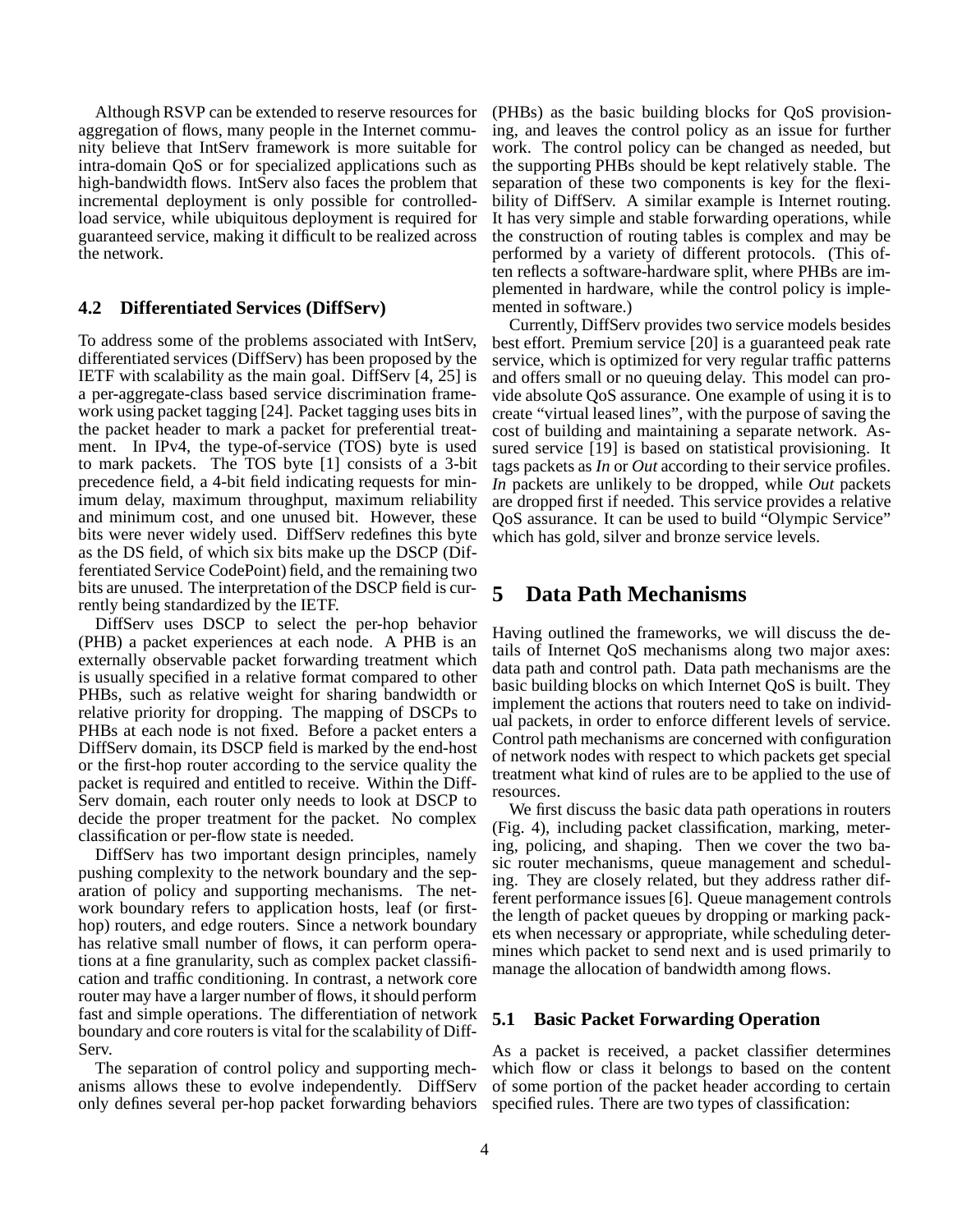

Figure 4: Basic data path operations



Figure 5: RED queue management algorithm

- General classification performs a transport-level signature-matching based on a tuple in the packet header. It is a processing-intensive operation. This function is needed at any IntServ-capable router. In DiffServ, it is referred as multifield (MF) classification, and it is needed only at network boundary.
- Bit-pattern Classification sorts packet based on only one field in the packet header. It is much simpler and faster than general classification. In DiffServ, it is referred as behavior aggregate (BA) classification which is based only on DS field. It is used at network core routers.

After classification, the packet is passed to a logical instance of a traffic conditioner which may contain a meter, marker, shaper, and dropper. A marker marks certain field in the packet, such as DS field, to label the packet type for differential treatment later. A meter is used to measure the temporal properties of the traffic stream against a traffic profile. It decides that the packet is in profile or out of profile, then it passes the state information to other traffic conditioning elements. Out of profile packets may be dropped, remarked for a different service, or held in a shaper temporarily until they become in profile. In profile packets are put in different service queues for further processing. A shaper is to delay some or all of packets in a packet stream in order to bring the stream into compliance with its traffic profile. It usually has a finite buffer, and packets may be discarded if there is insufficient buffer space to hold the delayed packets. A dropper can be implemented as a special case of a shaper by setting shaper buffer size to zero packets. It just drops out-of-profile packet. The function of a dropper is known as traffic policing.

### **5.2 Queue Management**

One goal of Internet QoS is to control packet loss. It is achieved mainly through queue management. Packets get lost for two reasons: damaged in transit or dropped when network congested [21]. Loss due to damage is rare  $(\ll$ 1%), so packet loss is often a signal of network congestion.

To control and avoid network congestion, we need some mechanisms both at network end-points and at intermediate routers. At network end-points, we depend on the TCP protocol which uses adaptive algorithms such as slow start, additive increase and multiplicative decrease. Inside routers, queue management is used. Our goals are to achieve high throughput and low delay. The effectiveness can be measured by network power, which is the ratio of throughput to delay.

The buffer space in the network is designed to absorb short term data bursts rather than be continuously occupied. Limiting the queue size can help to reduce the packet delay bound.

Traditionally, packets are dropped only when the queue is full. Either arriving packets are dropped (tail drop), the packets that have been in the queue the longest are dropped (drop front) or a randomly chosen packet is discarded from the queue. There are two drawbacks with drop-on-full, namely lock-out and full queues. Lock-out describes the problem that a single connection or a few flows monopolize queue space, preventing other connections from getting room in the queue. The "full queue" problem refers to the tendency of drop-on-full policies to keep queues at or near maximum occupancy for long periods. Lock-out causes unfairness of resource usage while steady-state large queues results a longer delay.

To avoid these two problems, we need active queue management which drops packets before a queue becomes full. It allows routers to control when and how many packets to drop. An important example of such algorithm is Random Early Detection (RED) [16].

RED controls the average queue size using time-based exponential decay, and it marks (or drops) arriving packets probabilistically. The probability of marking increases as the estimated average queue size grows. It uses two thresholds:  $\min_{th}$  and  $\max_{th}$  (Fig. 5). When the average queue size is less that  $min_{th}$ , no packets are marked. This should be the normal mode of operation. When the average queue size is greater that  $\max_{th}$ , every arriving packet is marked. This mode should occur only under congestion. When the average queue size is between  $min_{th}$  and  $max_{th}$ , each ar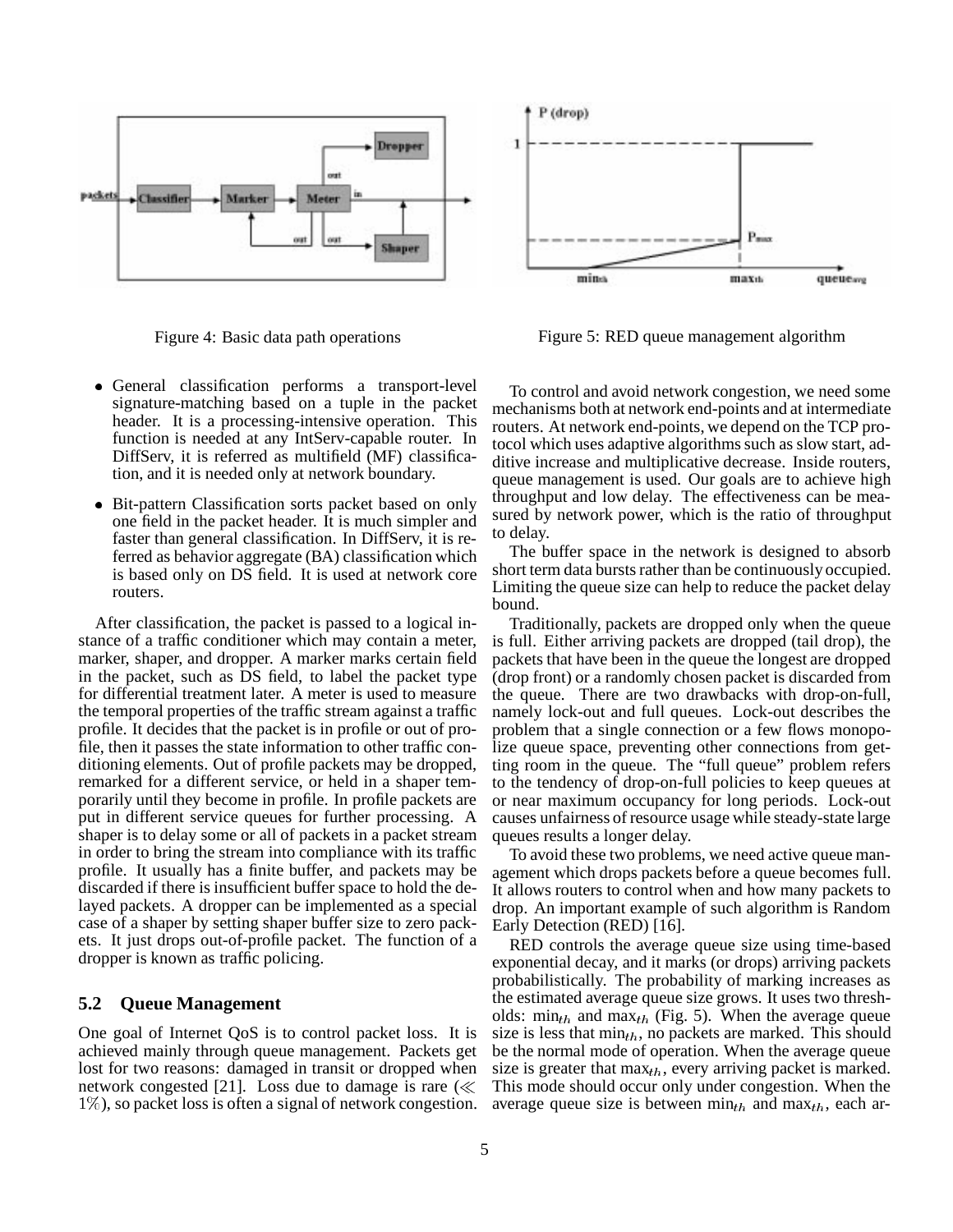riving packet is marked with a probability  $p_a \in [0, \text{maxp}],$ where  $p_a$  is a function of the average queue size. This is the congestion avoidance phase. Packets get marked in proportion to the flow's link share. RED has two important properties: It avoids global synchronization of TCP by introducing randomness and it has no bias against bursty traffic.

RIO [11] refines RED with In/Out bits. The idea of RIO is to tag packets as being "In" or "Out" according to their service profiles, and preferentially drop packets that are tagged as being "Out" if congestion occurs. RIO uses two sets of parameters, one for *In* packets, and one for *Out* packets. The probability of marking an *In* packet depends on *avg in*, the average queue size for *In* packets, while the probability of marking an *Out* packet depends on *avg total*, the average total queue size for *all* (both *In* and *Out*) packets.

### **5.3 Scheduling**

Packet delay control is an important goal of Internet QoS. Packet delay has three parts: propagation, transmission, and queuing delay. Propagation delay is given by the distance, the medium and the speed of light, roughly 5  $\mu$ s/km. The per-hop transmission delay is given by the packet size divided by the link bandwidth. The queueing delay is the waiting time that a packet spends in a queue before it is transmitted. This delay is determined mainly by the scheduling policy.

Besides delay control, link sharing is another important goal of scheduling. The aggregate bandwidth of a link can be shared among multiple entities, such as different organizations, multiple protocols (TCP, UDP), or multiple services (FTP, telnet, real-time streams). An overloaded link should be shared in a controlled way, while an idle link can be used in any proportion.

Although providing delay guarantee and rate guarantee, are crucial for scheduling, scheduling needs to be kept simple since it needs to be performed at packet arrival rates. For example, at OC-48 rates, a scheduler only has 100 ns per packet to make a scheduling decision.

Scheduling can be performed on a per-flow basis or a per-traffic-class basis. A combination of these two results in a hierarchical scheduling. There are variety of scheduling disciplines [18, 31].

- First Come First Serve (FCFS) is the simplest scheduling policy. It has no flow or class differentiation, no delay or rate guarantee.
- Priority scheduling provides a separate queue for each priority class. Basically, it is a multiple-queue FCFS scheduling discipline with the higher priority queue being served first. It has a coarse granularity class differentiation. But is has no delay or rate guarantee for individual flows.
- Weighted Fair Queuing (WFQ) is variation of weighted round robin scheduling, where the weights are coupled with reserved link rates. It can provide end-to-end delay guarantee on a per-flow basis. But it cannot provide separate delay and rate guarantee. A resulting problem of this is that a low bandwidth flow will experience high delay. There are many variants of WFQ, most of them can be compared with GPS (Generalized Processor Sharing) [27], which is defined for a fluid model of traffic, and serves as a theoretic reference model.
- Earliest Deadline First (EDF) is a form of dynamic priority scheduling. Each packet is assigned a sending deadline which is the sum of arrival time and delay guarantee. Coupled with traffic shapers, EDF can provide separate delay and rate guarantee.

### **6 Control Path Mechanisms**

In this section, we discuss the control path mechanisms including admission control, policy control, and bandwidth brokers.

### **6.1 Admission Control**

Admission control [23, 22] implements the decision algorithm that a router or host uses to determine whether a new traffic stream can admitted without impacting QoS assurances granted earlier. As each traffic stream needs certain amount of network resources (link bandwidth and router buffer space) for transferring data from source to destination, admission control is used to control the network resource allocation. The goal is to correctly compute the admission region, since an algorithm that unnecessarily denies access to flows that could have been successfully admitted will underutilize network resource; while an algorithm that incorrectly admits too many flows will induce QoS violations.

There are three basic approaches for admission control: deterministic, statistic, and measurement-based. The first two use a priori estimation, while the later one is based on the current measurement of some criteria parameters. The deterministic approach uses a worst-case calculation which disallows any QoS violation. It is acceptable for smooth traffic flows, but it is inefficient for bursty flows and leads to a lower resource utilization. Both statistical and measurement-based approach allow a small probability of occasional QoS violation to achieve a high resource utilization.

### **6.2 Policy Control**

Policy [28] specifies the regulation of access to network resources and services based on administrative criteria. Policies control which users, applications, or hosts should have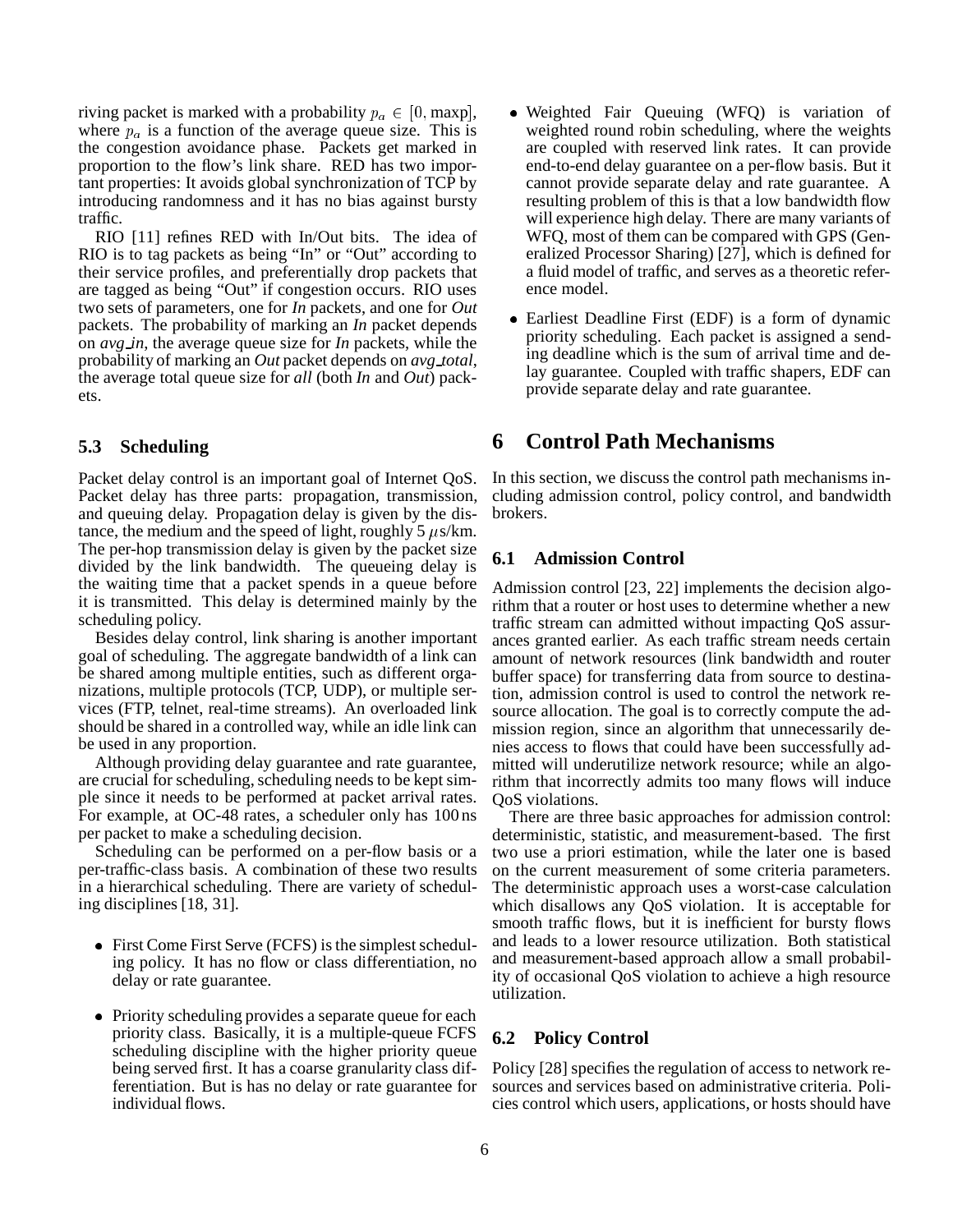

Figure 6: Policy architecture

Figure 7: Bandwidth broker

access to which resources and services and under what conditions. Instead of configuring individual network devices, ISPs and corporate administrators would like to regulate the network through policy infrastructure, which provide supports for allowing administrative intentions to be translated into differential packet treatment of traffic flows.

Figure 6 depicts a typical policy architecture. Each domain may contain one or more policy servers whose function is to make policy and configuration decisions for network elements. The policy server has access to a policy database (possibly through LDAP or SQL) as well as authorization and accounting databases. Each policy entry specifies a rule of "if certain condition happens, then take certain action". A human network operator working at a management console would use a GUI management application which interfaces to the policy server through a set of Policy API (PAPI). This allows the operator to update and monitor policy changes in the policy database.

The policy server consists of a central policy controller (CPC) and a set of policy decision points (PDP). PDP's are responsible for determining which actions are applicable to which packets. The CPC is to ensure global consistency between decisions made by the PDP's. The enforcement and execution of policy actions are done by policy enforcement points (PEP). PEP's are typically colocated with packetforward components, such as border routers. PDP's interact with PEP's via Common Open Policy Service (COPS) [5]. PDP's push configuration information down to the PEP's as well as respond to queries from the PEP's.

### **6.3 Bandwidth Brokers**

A bandwidth broker (BB) [26, 34] is a logical resource management entity that allocates intra-domain resources and arranges inter-domain agreements. A bandwidth broker for each domain can be configured with organizational policies. and controls the operations of edge routers. In the view of policy framework, a bandwidth broker includes the function of PDP and policy database, while edge routers serve as PEPs.

In its inter-domain role, a bandwidth broker negotiates with its neighbor domains, sets up bilateral agreement with each of them, and sends the appropriate configuration parameters to the domain's edge routers (Fig. 7). Bilateral agreement means that a bandwidth broke only needs to coordinate with its adjacent domains. End-to-end QoS is provided by the concatenation of these bilateral agreements across domains, together with adequate intra-domain resource allocation.

Within a domain, a bandwidth broker performs resource allocation through admission control. The choice of the intra-domain algorithm is independent of the inter-domain negotiation.

The architecture of a bandwidth broker bears some similarity to current Internet routing, in which BGP4 serves as the standard inter-domain router protocol, many choices are available for intra-domain routing, and the concatenation of AS-to-AS (Autonomous Systems) forwarding provides end-to-end data delivery.

## **7 Routing and QoS**

Up to now, we address Internet routing and QoS as two separate issues, However, there is evidence that merging routing with QoS can result in better performance. In this section, we briefly review the efforts in this area, covering traffic engineering, constraint-based routing [36], and multiprotocol label switching (MPLS) [2].

### **7.1 Traffic Engineering**

All QoS schemes try to provide differentiated services under overload condition. They differ little from best-effort service if the load is light. There are two reasons for network overloading or congestion: usage demand exceeding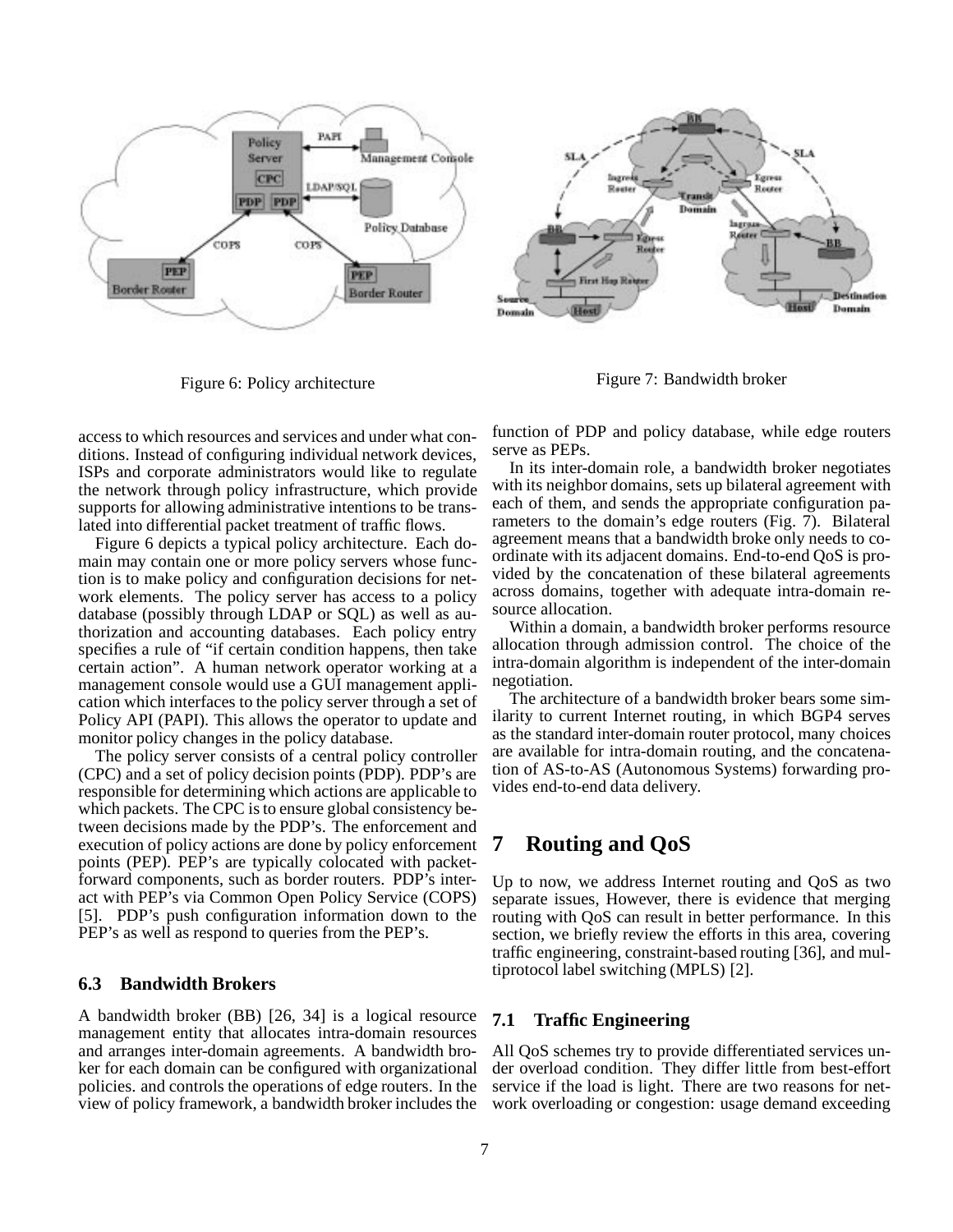the available network resource, or uneven distribution of traffic. In the first case, we can either increase the network capacity or limit usage by QoS mechanisms. In the second case, load distribution and balancing may help. Traffic engineering arranges traffic flows so that congestion caused by uneven network utilization can be avoided.

#### **7.2 Constraint-based Routing**

Current Internet routing is mainly based on network topology. It tries to transfer each packet along the shortest path from the source to the destination. Constraint-based routing is an extension to the basic topology-based routing. It routes packets based on multiple constraints. The constrains include network topology (shortest path), network resource availability information (mainly link available bandwidth), flow QoS requirements, and policy constraints. Constraint-based routing can help to provide better performance and improve network utilization. But it is much more complex, may consume more network resource and may lead to potential routing instability.

### **7.3 MPLS**

MPLS offers an alternative to IP-level QOS. An MPLS packet has a header that is sandwiched between the link layer header and the network layer header. The MPLS header contains a 20-bit label, a three-bit class of service (COS) field, a three-bit label stack indicator, and an eightbit time to live (TTL) field. When a packet enters an MPLS domain, it is assigned an MPLS label which specifies the path the packet is to take while inside the MPLS domain. Throughout the interior of the MPLS domain, each MPLS router switches the packet to the outgoing interface based only on its MPLS label. At the same time, the packet gets marked with a new label prior to transmission. The COS field is used to choose the correct service queue on the outgoing interface. At the egress to the MPLS domain, the MPLS header is removed and the packet is sent on its way using normal IP routing.

MPLS is a label-based message forwarding mechanism. By using labels, it can set up explicit routes within an MPLS domain. A packet's forwarding path is completely determined by its MPLS label. If a packet crosses all MPLS domains, an end-to-end explicit path can be established for the packet. Label also serves as a faster and efficient method for packet classification and forwarding.

MPLS also also to route multiple network layer protocols within the same network and can be used as an efficient tunneling mechanism to implement traffic engineering.

For example, the switching tables must be pushed down to the MPLS routers from a central controller, similar to a policy server. Configuring these tables can be quite complex, which leads to scalability problems.



Figure 8: Server QoS

## **8 End Host Support for QoS**

All QoS mechanisms discussed so far are operate within routers. However, network QoS by itself is not sufficient to deliver end-to-end QoS. End host support for QoS, including server QoS and application adaptation, also play an important role.

### **8.1 Server QoS**

Empirical evidence suggests that overloaded servers can have significant impact on user perceived response time. Furthermore, FIFO scheduling done by servers can undermine any QoS improvements made by network since a busy server can indiscriminately drop high priority network packets. There is an increasing need for server QoS mechanisms to provide overload protection and to enable tiered (or differentiated) service support.

Figure 8 gives a simple scheme to enable server QoS [3]. In this scheme, a request manager is used to intercept all requests. It classifies the requests and places the requests in the appropriate queue. To ensure that server is not overloaded, admission control is used by request manager. Request classification and admission control can be based on a variety of policies. After the requests are put on the appropriate queue, a scheduling process determines the order in which the requests are to be served, and feeds the chosen requests to the server. Similar to the scheduling in network routers, different policies can be adopted, such as strict priority, weighted fair queuing, or earliest deadline first.

#### **8.2 Application Adaptation**

Instead of indicating requirements to the network via resource reservation mechanisms, applications can adapt their rate to the changing delays, packet loss and available bandwidth in the network.

Playout delay compensation allow applications to function with the lowest overall delay even as the network delay changes. A playout buffer is a queue for arriving packets emptied at the playback rate. It converts a variable-delay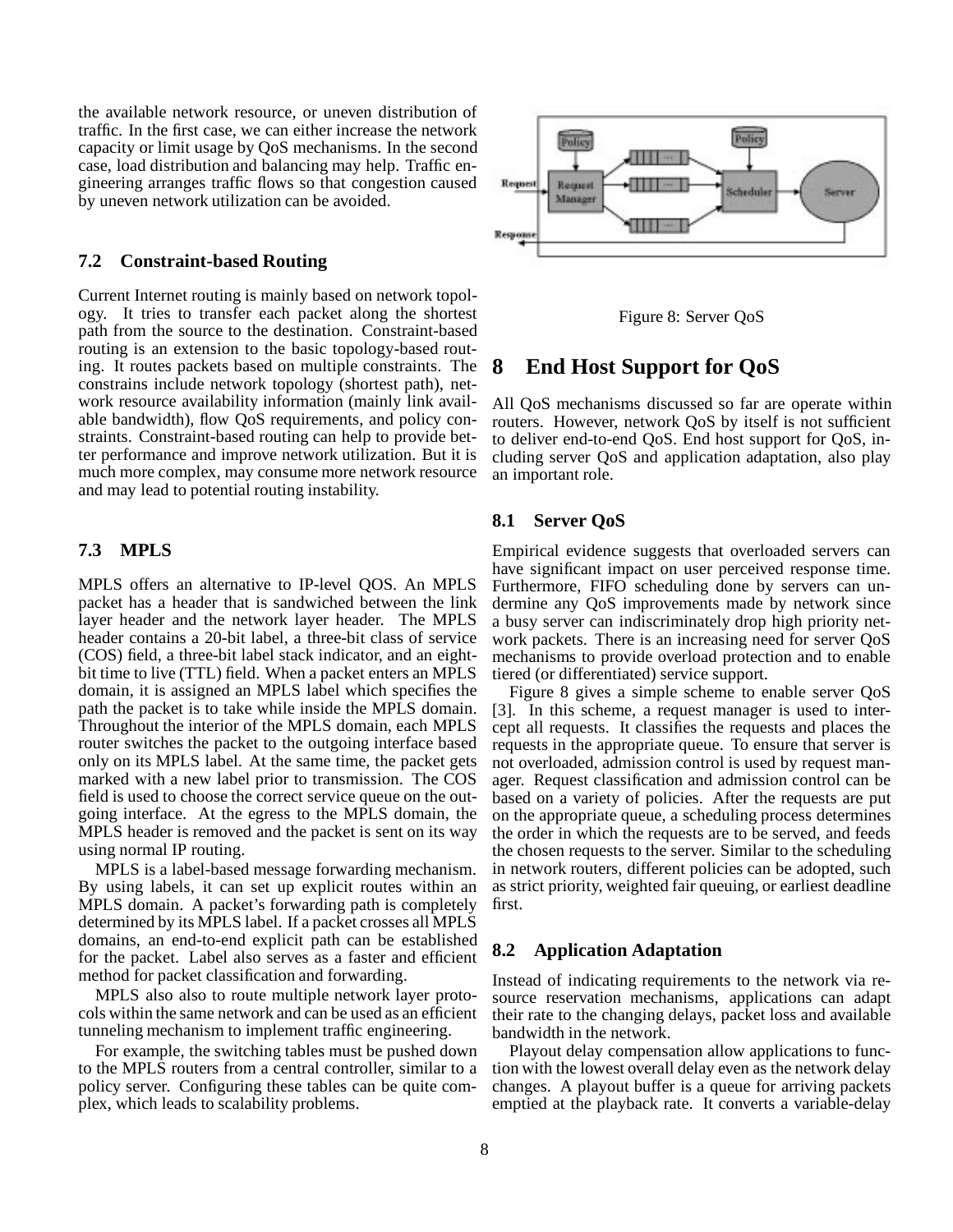packet network into a fixed delay, and it has to be large enough to compensate for the delay jitter.

For loss adaptation, several techniques have been explored, such as redundant transmission, interleaving, and forward error correction.

Bandwidth adaptation depends on the media. For audio, applications can change the audio codec, while video applications can adjust the frame rate, image size and quality.

## **9 Conclusions**

We have surveyed the principal components of the current Internet QoS architecture. Scalability is a fundamental requirement for any Internet QoS scheme. It is an issue that impacts both data path and control path, including flow and queue management, network device configuration, accounting and billing, authorization, monitoring, and policy enforcement. Aggregation is one common solution to scaling problems, but it comes at the price of looser guarantees and coarser monitoring and control.

By separating of control policy from data forwarding mechanisms, we can have a set of relative stable mechanisms on top of which Internet QoS can be built. At the same time, we can easily adjust or add any control policy whenever needed with a simple re-configuration or remapping from policy to mechanisms. All supporting mechanisms can be kept unchanged.

Since the Internet comprises multiple administrative domains, inter-domain QoS and intra-domain QoS can be designed separately. At the inter-domain level, pure bilateral agreement based on traffic aggregate is used. Within each domain, variety of different choices can be adopted. The concatenation of domain-to-domain data forwarding provides end-to-end QoS delivery.

Although important technical progress has been made, much work needs to be done before QoS mechanisms will be widely deployed. In general, pricing and billing are the primary issues that need to be resolved. Once services are billed for, customers will need to be able to monitor that the purchased service is meeting specifications.

While adaptive applications have been built to respond to changes in network performance, integrating a mechanism to adapt to price changes over time adds yet another dimension.

Incorporating wireless transmission into the Internet adds additional QoS issues, such as mobile setup, limited bandwidth, and hand over.

## **References**

[1] P. Almquist. Type of service in the internet protocol suite. Request for Comments (Proposed Standard) 1349, Internet Engineering Task Force, July 1992.

- [2] D. Awduche, J. Malcolm, J. Agogbua, M. O'Dell, and J. McManus. Requirements for traffic engineering over MPLS. Request for Comments (Informational) 2702, Internet Engineering Task Force, September 1999.
- [3] Nina Bhatti and Rich Friedrich. Web server support for tiered services. *IEEE Network*, 13(5):64–71, September/October 1999.
- [4] S. Blake, D. Black, M. Carlson, E. Davies, Z. Wang, and W. Weiss. An architecture for differentiated service. Request for Comments (Informational) 2475, Internet Engineering Task Force, December 1998.
- [5] J. Boyle, R. Cohen, D. Durham, S. Herzog, R. Rajan, and A. Sastry. The COPS (common open policy service) protocol. Request for Comments (Proposed Standard) 2748, Internet Engineering Task Force, January 2000.
- [6] B. Braden, D. Clark, J. Crowcroft, B. Davie, S. Deering, D. Estrin, S. Floyd, V. Jacobson, G. Minshall, C. Partridge, L. Peterson, K. Ramakrishnan, S. Shenker, J. Wroclawski, and L. Zhang. Recommendations on queue management and congestion avoidance in the internet. Request for Comments (Informational) 2309, Internet Engineering Task Force, April 1998.
- [7] R. Braden, D. Clark, and S. Shenker. Integrated services in the internet architecture: an overview. Request for Comments (Informational) 1633, Internet Engineering Task Force, June 1994.
- [8] R. Braden, Ed., L. Zhang, S. Berson, S. Herzog, and S. Jamin. Resource ReSerVation protocol (RSVP) – version 1 functional specification. Request for Comments (Proposed Standard) 2205, Internet Engineering Task Force, September 1997.
- [9] Lee Breslau and Scott Shenker. Best-effort versus reservations: A simple comparative analysis. *ACM Computer Communication Review*, 28(4):3–16, September 1998.
- [10] David D. Clark. The design philosophy of the DARPA internet protocols. In *SIGCOMM Symposium on Communications Architectures and Protocols*, pages 106–114, Stanford, California, August 1988. ACM. also in *Computer Communication Review* 18 (4), Aug. 1988.
- [11] David D. Clark and Wenjia Fang. Explicit allocation of best-effort packet delivery service. *IEEE/ACM Transactions on Networking*, 6(4):362–373, August 1998.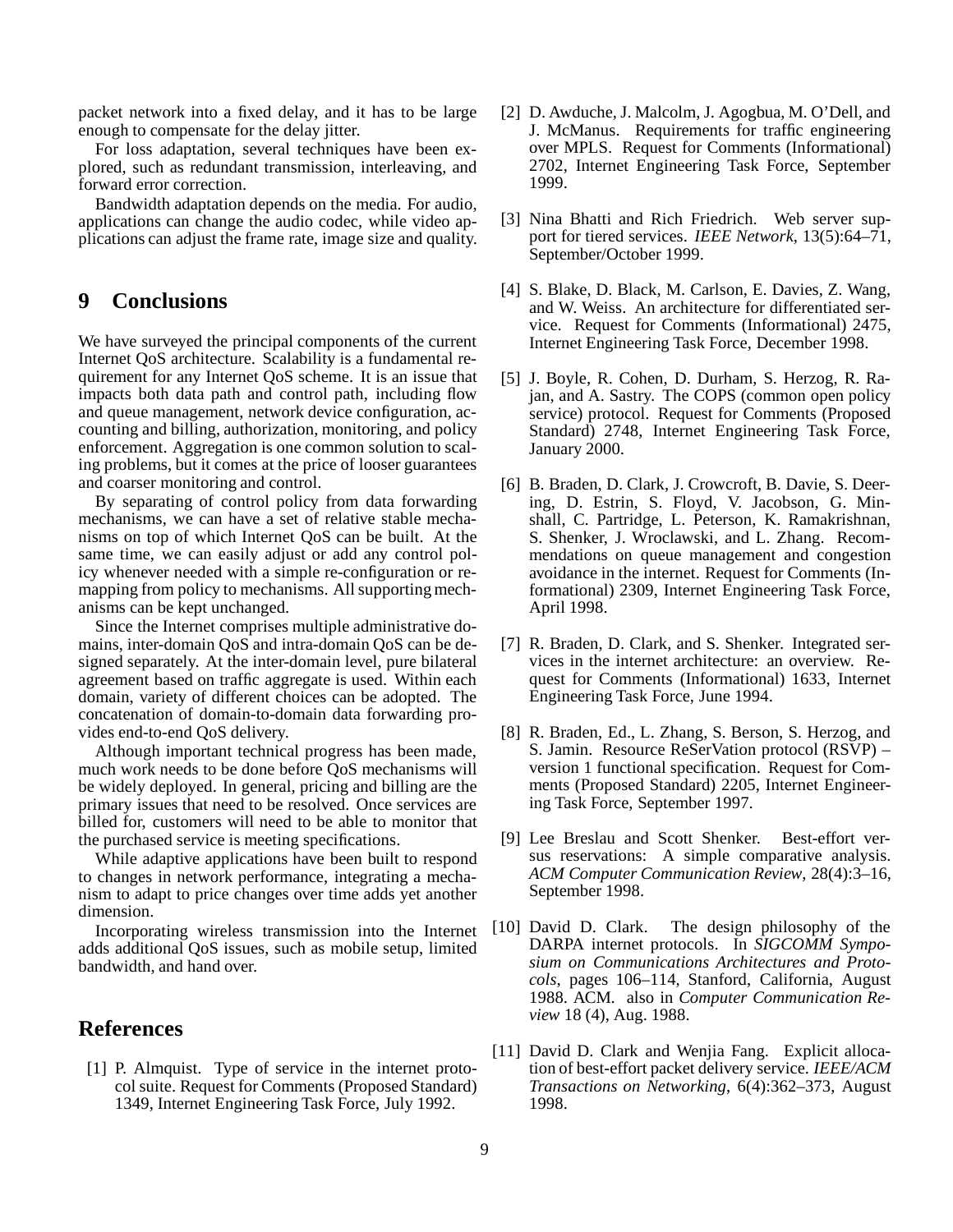- [12] David D. Clark, Scott Shenker, and Lixia Zhang. Supporting real-time applications in an integrated services packet network: architecture and mechanism. In *SIGCOMM Symposium on Communications Architectures and Protocols*, pages 14–26, Baltimore, Maryland, August 1992. ACM. *Computer Communication Review*, Volume 22, Number 4.
- [13] Constantinos Dovrolis and Parameswaran Ramanathan. A case for relative differentiated services and the proportional differentiation model. *IEEE Network*, 13(5):26–34, September/October 1999.
- [14] Constantinos Dovrolis, Dimitrios Stiliadis, and Parameswaran Ramanathan. Proportional differentiated services: Delay differentiation and packet scheduling. *ACM Computer Communication Review*, 29(4):109–120, October 1999.
- [15] P. Ferguson and G. Huston. *Quality of Service: Delivering QoS in the Internet and the Corporate Network*. Wiley Computer Books, New York, NY, 1998.
- [16] Sally Floyd and Van Jacobson. Random early detection gateways for congestion avoidance. *IEEE/ACM Transactions on Networking*, 1(4):397–413, August 1993.
- [17] Ian Foster and C. Kesselman, editors. *The Grid: Blueprint for a New Computing Infrastructure*. Morgan Kaufmann Publishers, San Francisco, California, 1998.
- [18] R. Guerin and V. Peris. Quality-of-service in packet networks: Basic mechanisms and directions. *Computer Networks*, 31(3):169–189, February 1999.
- [19] J. Heinanen, F. Baker, W. Weiss, and J. Wroclawski. Assured forwarding PHB group. Request for Comments (Proposed Standard) 2597, Internet Engineering Task Force, June 1999.
- [20] V. Jacobson, K. Nichols, and K. Poduri. An expedited forwarding PHB. Request for Comments (Proposed Standard) 2598, Internet Engineering Task Force, June 1999.
- [21] Van Jacobson. Congestion avoidance and control. *ACM Computer Communication Review*, 18(4):314– 329, August 1988. Proceedings of the Sigcomm '88 Symposium in Stanford, CA, August, 1988.
- [22] Sugih Jamin, Peter B. Danzig, Scott J. Shenker, and Lixia Zhang. A measurement-based admission control algorithm for integrated services packet networks. *IEEE/ACM Transactions on Networking*, 5(1):56–70, February 1997.
- [23] Edward W. Knightly and Ness B. Shroff. Admission control for statistical qos: Theory and practice. *IEEE Network*, 13(2):20–29, March/April 1999.
- [24] Martin May, Jean Bolot, Alain Jean-Marie, and Christophe Diot. Simple performance models of differentiated services schemes for the internet. In *Proceedings of the Conference on Computer Communications (IEEE Infocom)*, New York, March 1999.
- [25] K. Nichols, S. Blake, F. Baker, and D. Black. Definition of the differentiated services field (DS field) in the IPv4 and IPv6 headers. Request for Comments (Proposed Standard) 2474, Internet Engineering Task Force, December 1998.
- [26] K. Nichols, V. Jacobson, and L. Zhang. A two-bit differentiated services architecture for the internet. Request for Comments (Informational) 2638, Internet Engineering Task Force, July 1999.
- [27] Abhay Parekh. *A Generalized Processor Sharing Approach to Flow Control in Integrated Services Networks*. PhD thesis, Laboratory for Information and Decision Systems, Massachusetts Institute of Technology, Cambridge, Mass., February 1992.
- [28] Raju Rajan, Dinesh Verma, Sanjay Kamat, Eyal Felstaine, and Shai Herzog. A policy framework for integrated and differentiated services in the internet. *IEEE Network*, 13(5):36–41, September/October 1999.
- [29] S. Shenker, C. Partridge, and R. Guerin. Specification of guaranteed quality of service. Request for Comments (Proposed Standard) 2212, Internet Engineering Task Force, September 1997.
- [30] S. Shenker and J. Wroclawski. General characterization parameters for integrated service network elements. Request for Comments (Proposed Standard) 2215, Internet Engineering Task Force, September 1997.
- [31] Ion Stoica, Scott Shenker, and Hui Zhang. Corestateless fair queueing: Achieving approximately fair bandwidth allocations in high speed networks. *ACM Computer Communication Review*, 28(4):118–130, September 1998.
- [32] Ion Stoica and Hui Zhang. Providing guaranteed service without per flow management. *ACM Computer Communication Review*, 29(4):81–94, October 1999.
- [33] Benjamin Teitelbaum, Susan Hares, Larry Dunn, Robetr Neilson, Raytheon Vishy Narayan, and Francis Reichmeyer. Internet2 qbone: Building a testbed for differentiated services. *IEEE Network*, 13(5):8–16, September/October 1999.